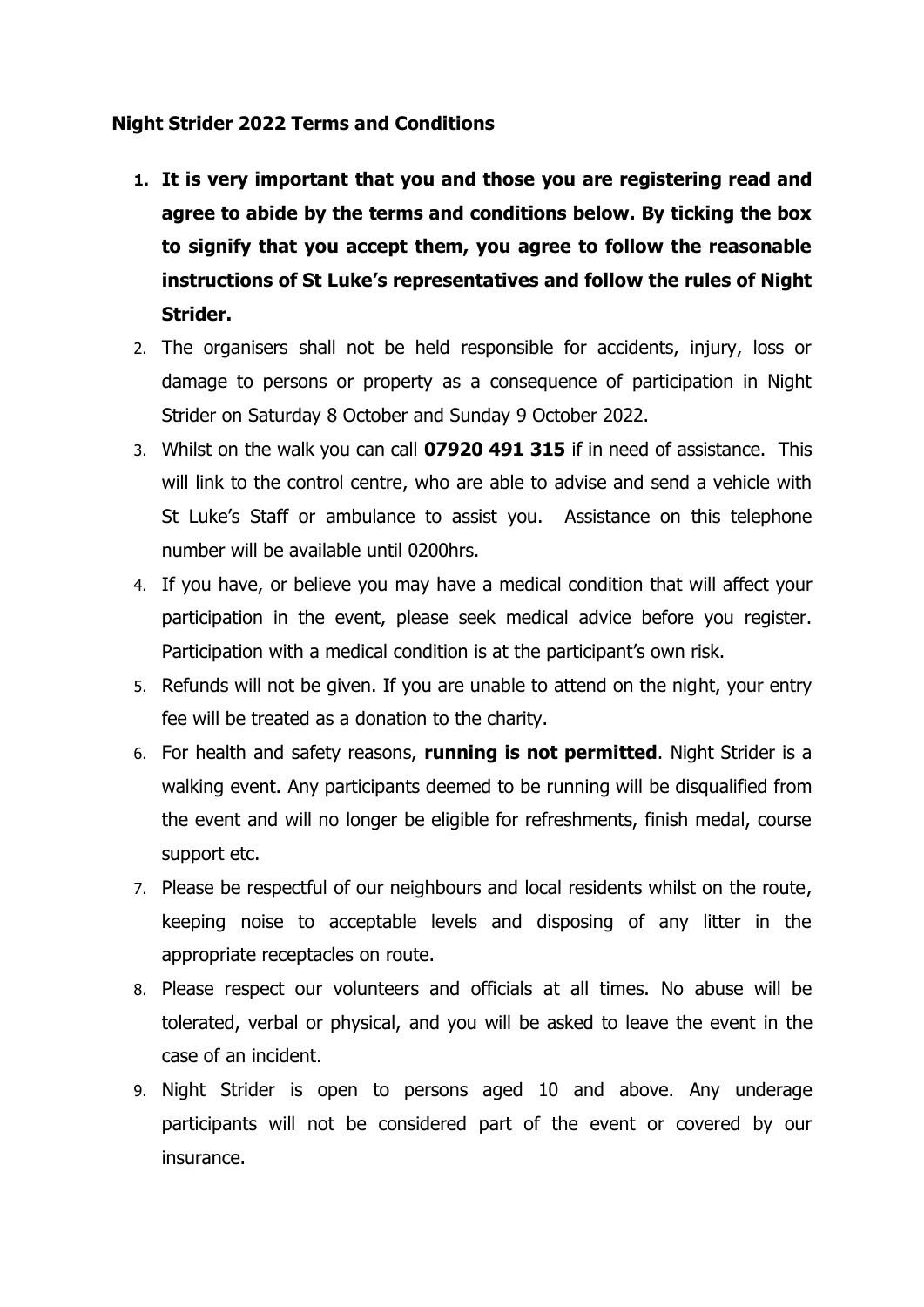- 10. Only registered participants are eligible to take part.
- 11. Participants aged 10 to 17 must be registered and accompanied by another participant aged 18 or over. We strongly recommend that those aged between 10 and 17 participate in the 10k route.
- 12. If after registration you would like to register an additional participant aged 10 to 17 to take part with you, please call 0114 235 7590.
- 13. If you would like to register a team of more than 10, please ensure that you identify a team name before you begin. Please complete registration for the first ten team members, then revisit the registration page and start a new registration to add more participants to your team. Simply ensure that the team name is kept the same for all members' registrations. Please call 0114 235 7590 if you need assistance.
- 14. If you experience any difficulty registering via our website, please call 0114 235 7590.
- 15. Registration will close, regardless of participant numbers, on Monday 3 October 2022 at Midday.
- 16. Registrants entering after midnight on Thursday 29 September 2022 will need to collect their participant packs on the night from the main event area.
- 17. We reserve the right to close registration at any time. Once Night Strider hits total participant capacity, the event will be closed for further entries. Any supporter trying to enter after this point will no longer be able to do so.
- 18. Wheelchair users are encouraged to take part in Night Strider, however due to the nature of the route and distance it is advisable that you source suitable assistance. If you are a wheelchair user and would like to discuss the event in more detail, please call 0114 235 7590.
- 19. St Luke's reserve the right to alter or reduce either the half marathon or 10k route as well as amend the start time without prior approval.
- 20. Due to health and safety restrictions, you are unable to switch to an alternative distance without first contacting us on 0114 235 7590.
- 21. As you will be walking at night, please take the variation of weather and climate into consideration in order to wear appropriate clothing for the walk.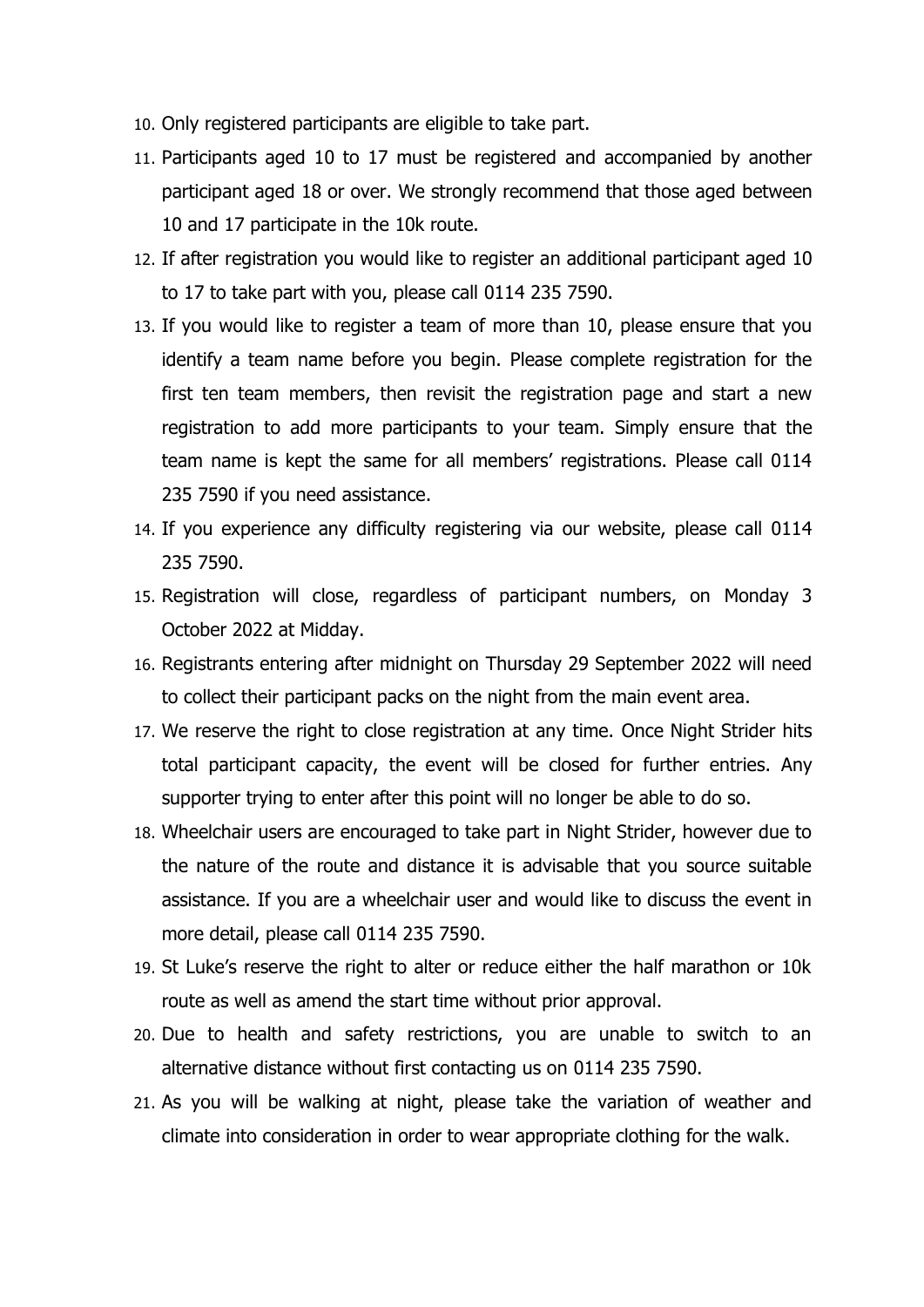- 22. It's advisable to wear reflective or brightly colored clothing not only to be seen, but also to make sure you look fantastic!
- 23. Participants cannot take part in Night Strider on skateboards, rollerblades or scooters, bike or any other mode of transport. If parents decided to bring prams/buggies to bring underage participants to the event, they do so completely at their own risk.
- 24. St Luke's reserves the right to close the course and access to the finish area at 0200hrs on Sunday 9 October 2022. Any participants still taking part on the course at this point continue at their own risk and will no longer be able to access event resources and support.
- 25. It is the responsibility of the participants to write their name and emergency contact details on the reverse of their walking number, which must be worn throughout the course of the event in plain sight.
- 26. First aid facilities and teams will be at the event. Participants consent for their details, which may be obtained by medical providers if treated during the event, to be passed on to the St Luke's event team. This data will only be used for administrative and health and safety purposes and will be destroyed after the event, in line with GDPR.
- 27. Guide or Hearing Dogs are permitted to take part. Other dogs are permitted only on the strict condition that they are kept on leads at all times and are controlled responsibly by their owners. Members of St Luke's staff have the right to refuse entry to the event if a dog is deemed likely to constitute a hazard to walkers.
- 28. If a dog is involved in an incident, the responsibility is that of the owner. St Luke's takes no responsibility for dogs on the route or incidents involving them.
- 29. If you consume alcohol before or during the event, you do so at your own risk. For safety reasons Members of St Luke's staff have the right to refuse entry or participation to the event or if you or any of your party are deemed not to be in a fit state to participate.
- 30. If you stop for refreshments on route (not including Night Strider Pit stops), the official backmarker of the event, reserves the right to continue walking,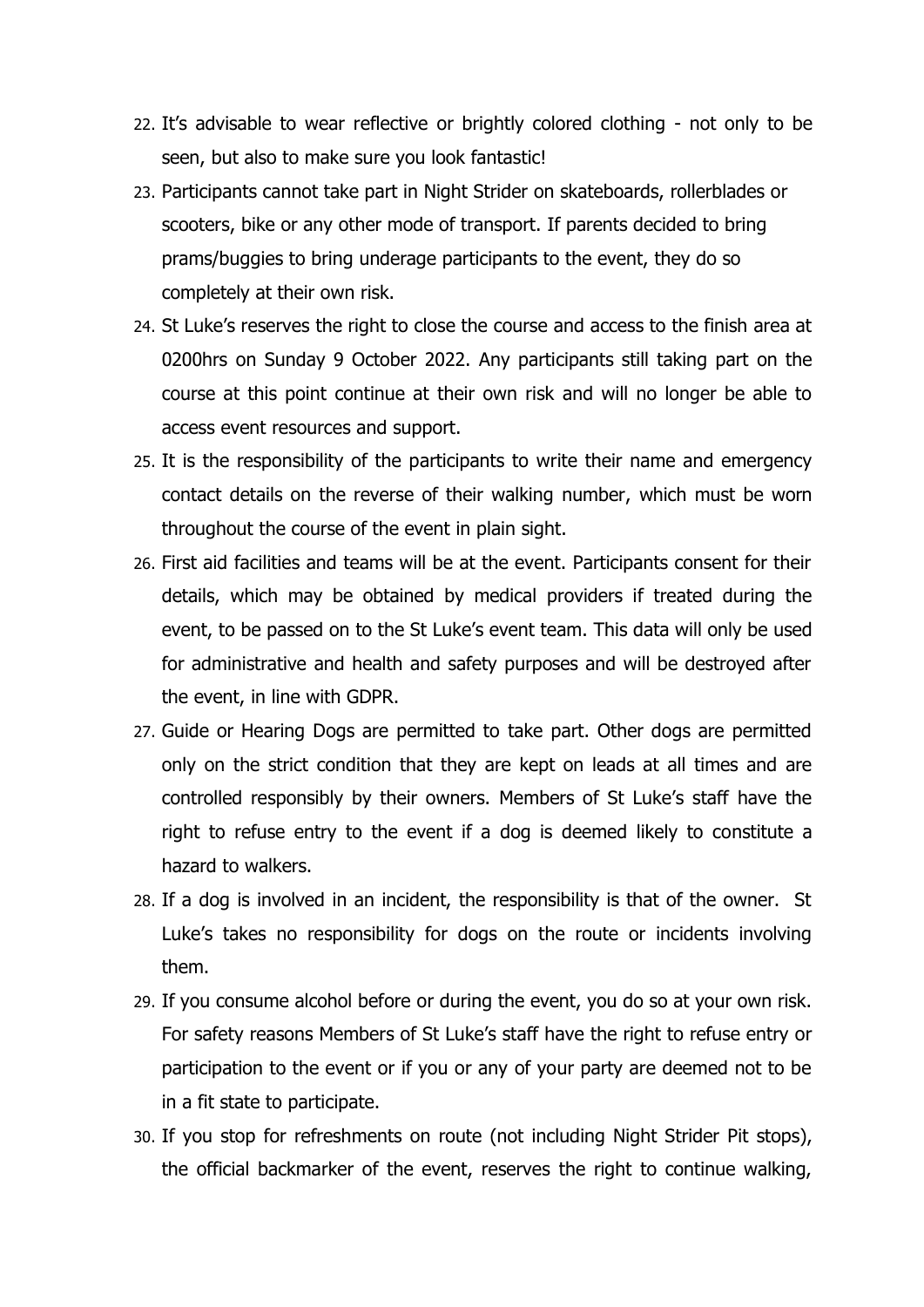which in turn would officially remove you from the event. We accept no liability for any participants that chose to continue the route at this point, doing so is at their own risk.

- 31. Photographers, journalists and reporters may be present on the night taking photographs, film or recordings to be used in reporting or promotional publicity such as newspapers, social media and websites. Please politely decline to have your photograph, footage or recording taken if you do not give your consent for it to be used for promotional or publicity purposes. If you would like for your image not to be used by St Luke's for further publicity or marketing, it is your responsibility to make yourself known to a member of the event team at the event start line or at the help tent.
- 32. We endeavour to ensure that Night Strider is as safe as possible, and take every reasonable step to minimise risk of injury to participants during the event. By taking part in Night Strider, participants should acknowledge that there may be circumstances or conditions which are beyond our reasonable control.
- 33. Donations and sponsorship money should be sent to St Luke's no later than Friday 18 November 2022.
- 34. In the case of an emergency, when in the main arena please listen out for instructions and announcements from the stage. If anything occurs whilst walkers are en route, a text will be sent out to all participants who have provided a mobile phone number.
- 35. If you see any suspicious behaviour over the course of the evening, please call 999 in the first instance, before reporting to a member of event staff.
- 36. Any children or vulnerable adults, missing or lost, will be directed to the St Luke's help tent, at which point staff and volunteers will follow our safeguarding procedure.
- 37. By participating in Night Strider, you agree to abide by these rules and any instructions and regulations given or displayed on the night of the event by event staff, stewards or police.